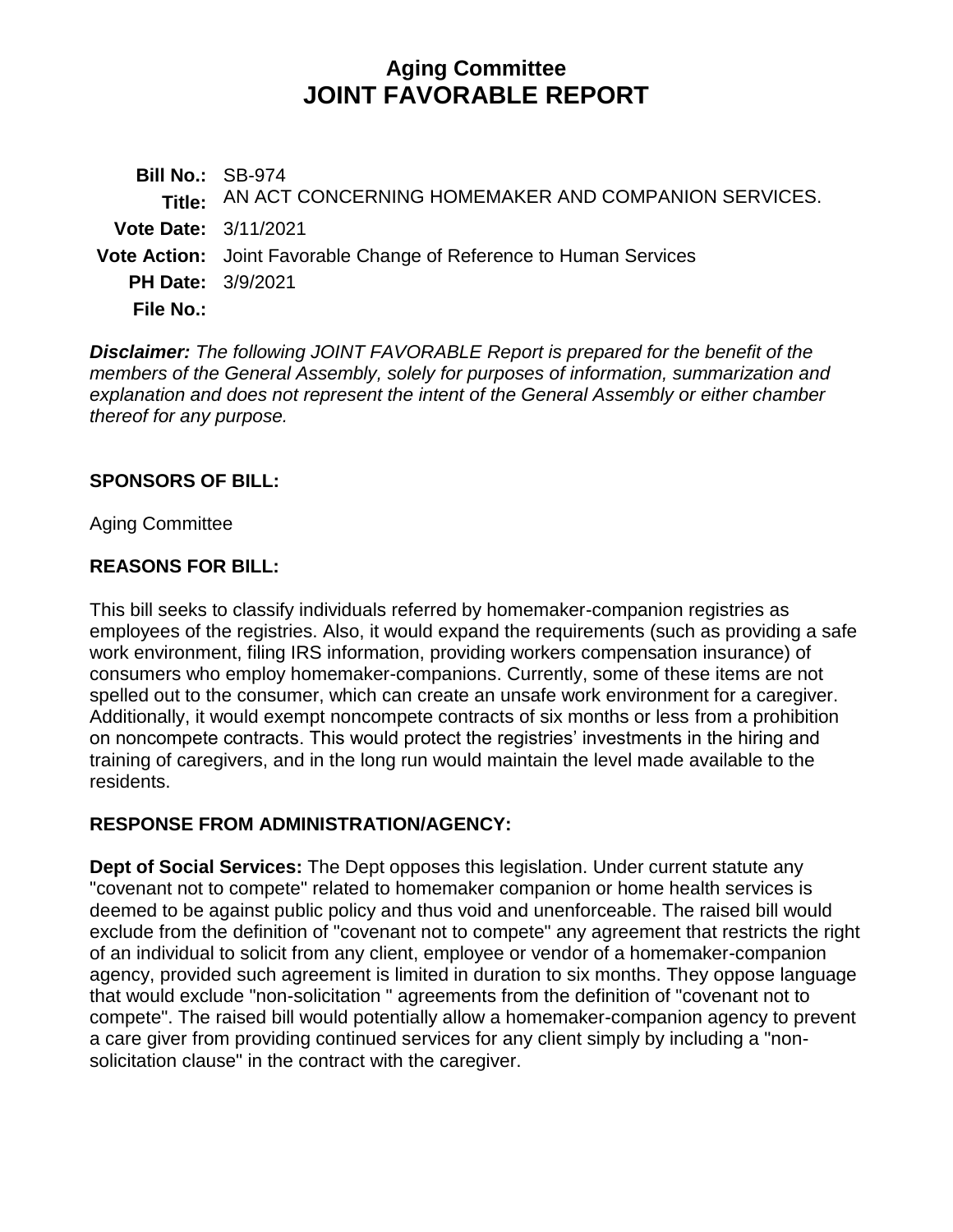### **NATURE AND SOURCES OF SUPPORT:**

**Mark McGoidrick, Chairman, Home Care Assoc. of America, Connecticut:** They submitted testimony in support of this bill with amendments. They would support an amendment striking sections 1 and 2a and offer an explanation in their testimony. They also offered extensive comments about the way the bill amends the ban on noncompete agreements to that many agencies have with caregivers and that it may have unintended consequences that would include limiting access care for the very persons it was intended to protect. They would also support an amendment to sec. 3 which would clarify the law concerning non-solicitation agreement in home care. "Covenant not to compete" does not include any contract or agreement that restricts the right of an individual to solicit from any client or employee of a homemaker-companion agency, as defined in section 20-670, home health care agency, as defined in section 19a-490, or home health aide agency, as defined in section 19a-490, provided such contract or agreement is limited in duration to no more than six months. Any covenant not to compete is against public policy and shall be void and unenforceable.

**Tracy Wodatch, President and CEO, The Connecticut Assoc. for Health Care at Home:**  They support this proposal as it allows non-solicitation agreements in the home health and homemaker-companion industries. These agreements prevent employees from taking their existing clients away from their current employers and it is a protection that makes sense and helps to ensure a sustainable business model with consistent and knowledgeable staff.

**Dave Harrison, Owner, Right at Home:** They submitted testimony in support of this legislation. Registries would be required to notify consumers of home care service that the consumer is responsible for reporting to the IRS compensation paid to caregivers. This amendment would allow for proper notice to consumers of home care services for their own protection. The bill also amends the ban on noncompete agreements and would help clarify that home-care agencies would be able to enforce certain, limited non-solicitation agreements that many agencies have with caregivers. They suggest that the bill would do an excellent job at properly balancing the competing interests at stake.

**Marie Cerino, Owner, Seniors Helping Seniors, Mystic CT.:** Their testimony was in support of this bill with certain amendments. The bill would require registries to notify elderly consumers of home care that they are responsible for reporting compensation paid to individuals to the IRS and that consumers are legally liable for work-related injuries, including that individuals must be covered by worker's compensation or other insurance. It should also be amended to clarify that home care agencies would be able to enforce certain limited nonsolicitation agreements. It has been a standard, lawful practice for businesses to permit narrow, short term non-solicitation provisions to protect their business assets and practices. They believe that the recent state budget provision that adopted the ban on non-solicitation agreements was overly broad. This bill amended properly balances the competing interests at stake without disruption home care agency owners' ability to operate their businesses.

## **NATURE AND SOURCES OF OPPOSITION:**

**John Shulansky, Director, ELderChoice of Connecticut, LLC,:** His testimony was in opposition to this bill. He pointed out that he has testified on this proposal numerous times in